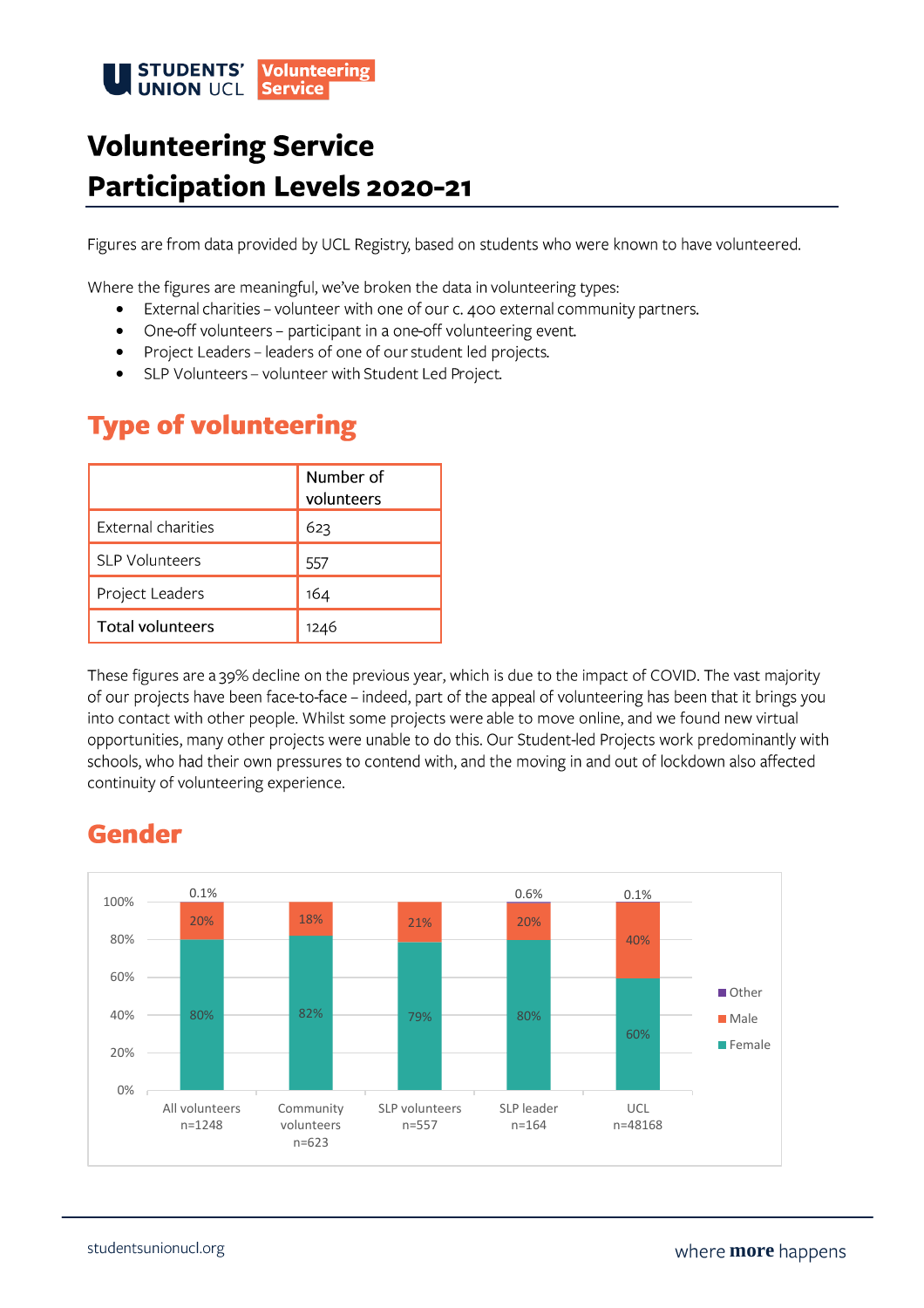

In line with long-standing trends, female students were much more likely to get involved with volunteering with us than male students. This was true across all types of volunteering.



### **Level of study**

Another long-standing trend is the under-representation of postgraduates amongst our volunteers, with levels similar to those of previous years.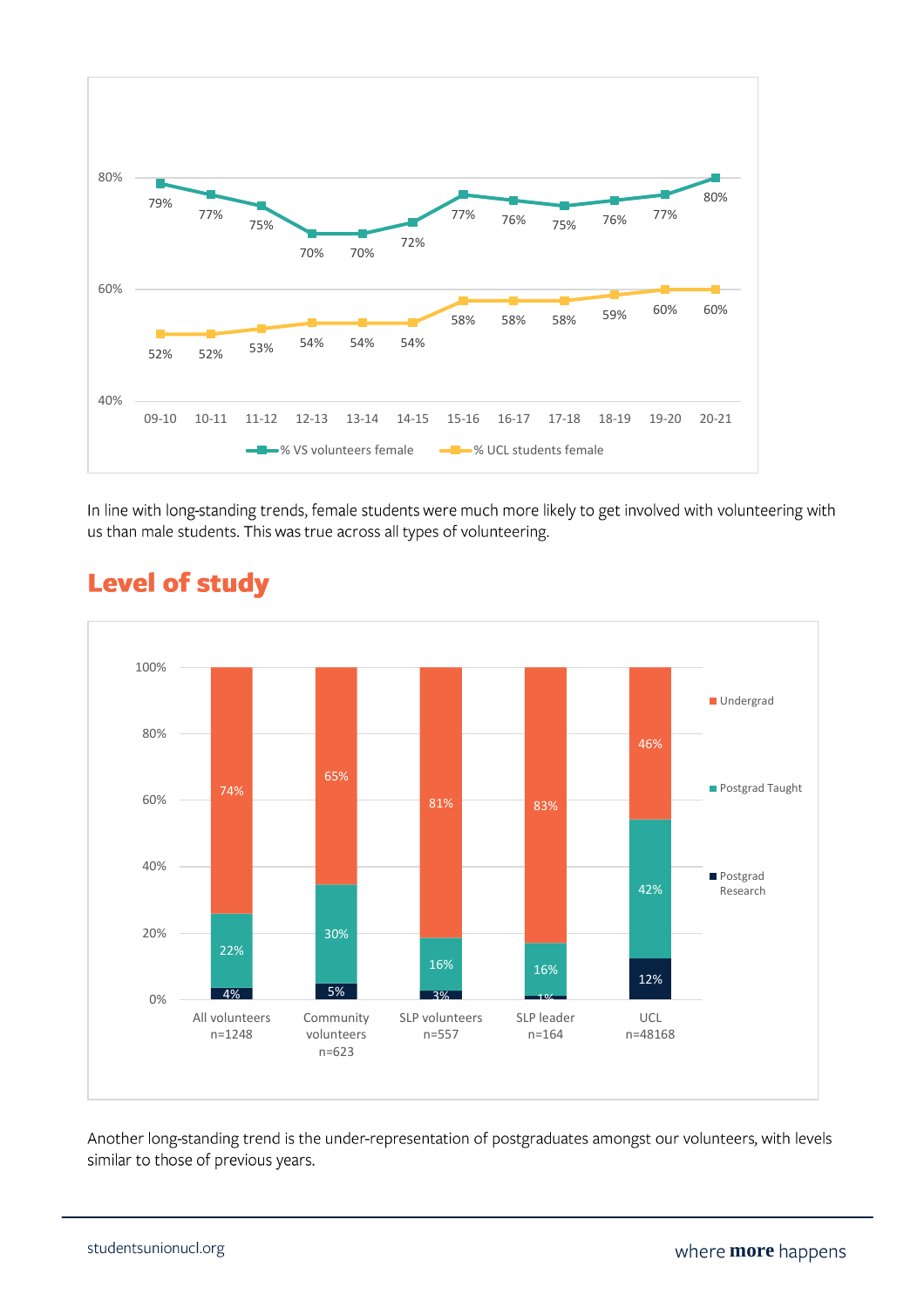

### **Home/International students**



In a reversal of our usual trends, UK students were marginally more likely to volunteer than International students - historically, they have been less likely. The drop in participation was amongst students from outside the EU/EEA.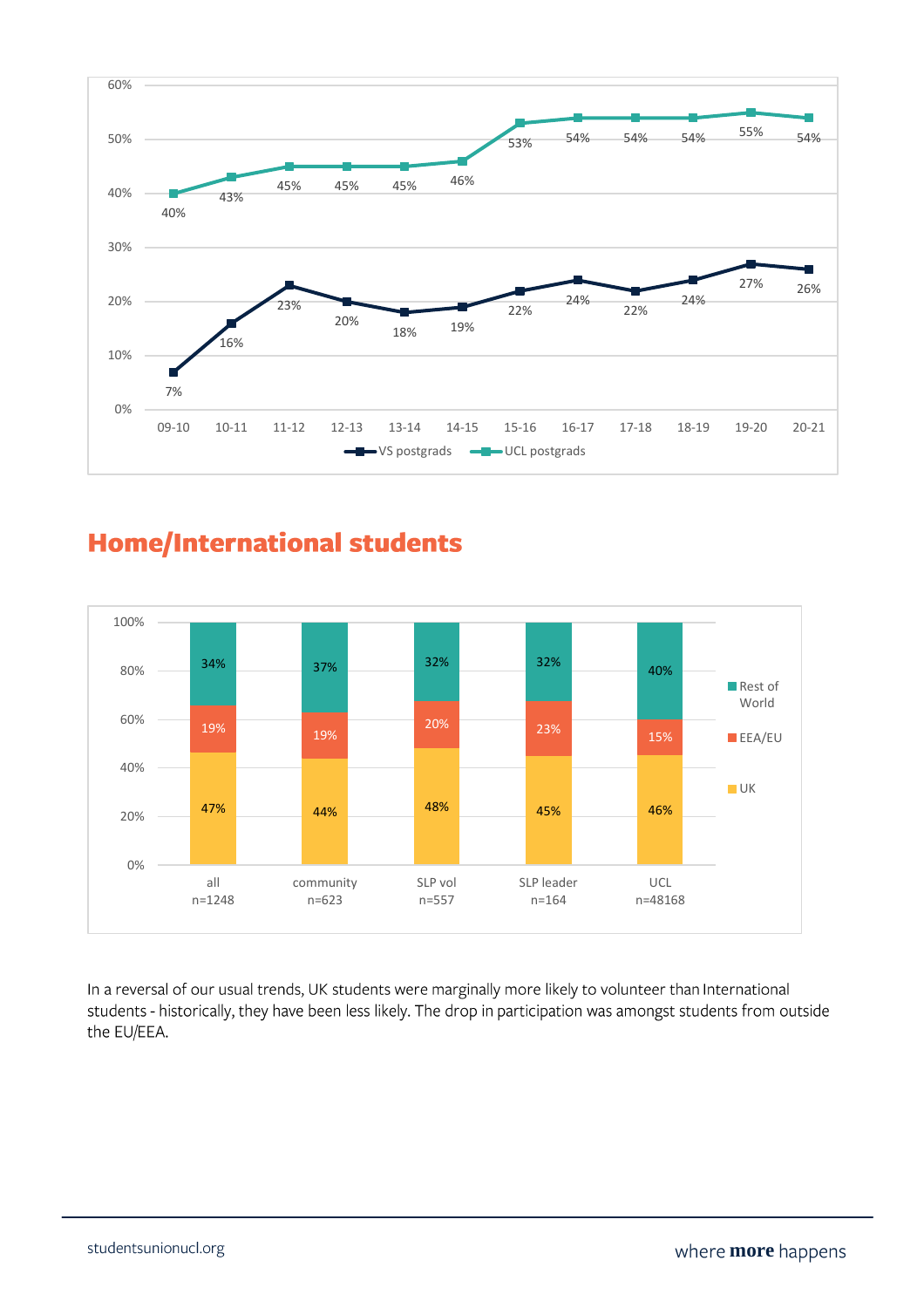

### **Students with Disabilities**

16% of our volunteers had a declared disability (up from 12% last year), compared with 9% of UCL students as a whole. The rise might reflect the greater accessibility of some online volunteering, though it's worth noting that disabled students were already more likely to volunteer.

| Year    | VS % declared<br>disability | UCL % declared<br>disability |
|---------|-----------------------------|------------------------------|
| 2015-16 | 6%                          | 6%                           |
| 2016-17 | 7%                          | 6%                           |
| 2017-18 | 9%                          | 7%                           |
| 2018-19 | 11%                         | 8%                           |
| 2019-20 | 12%                         | 9%                           |
| 2020-21 | 16%                         |                              |

#### % of students with declared disability

### **Ethnic Origin of UK students**

Looking at UCL students from the UK, those from Asian backgrounds were more likely to volunteer, whilst those from White and Black African backgrounds less likely to volunteer.

|                                    | Volunteering<br>Service | UCL   |
|------------------------------------|-------------------------|-------|
| White                              | 46%                     | 55%   |
| Gypsy or Traveller                 | 0%                      | 0.01% |
| Black or Black British - Caribbean | 1%                      | 1%    |
| Black or Black British - African   | 3%                      | 5%    |
| Other Black background             | 0%                      | 0.3%  |
| Asian or Asian British - Indian    | 14%                     | 9%    |
| Asian or Asian British - Pakistani | 7%                      | 4%    |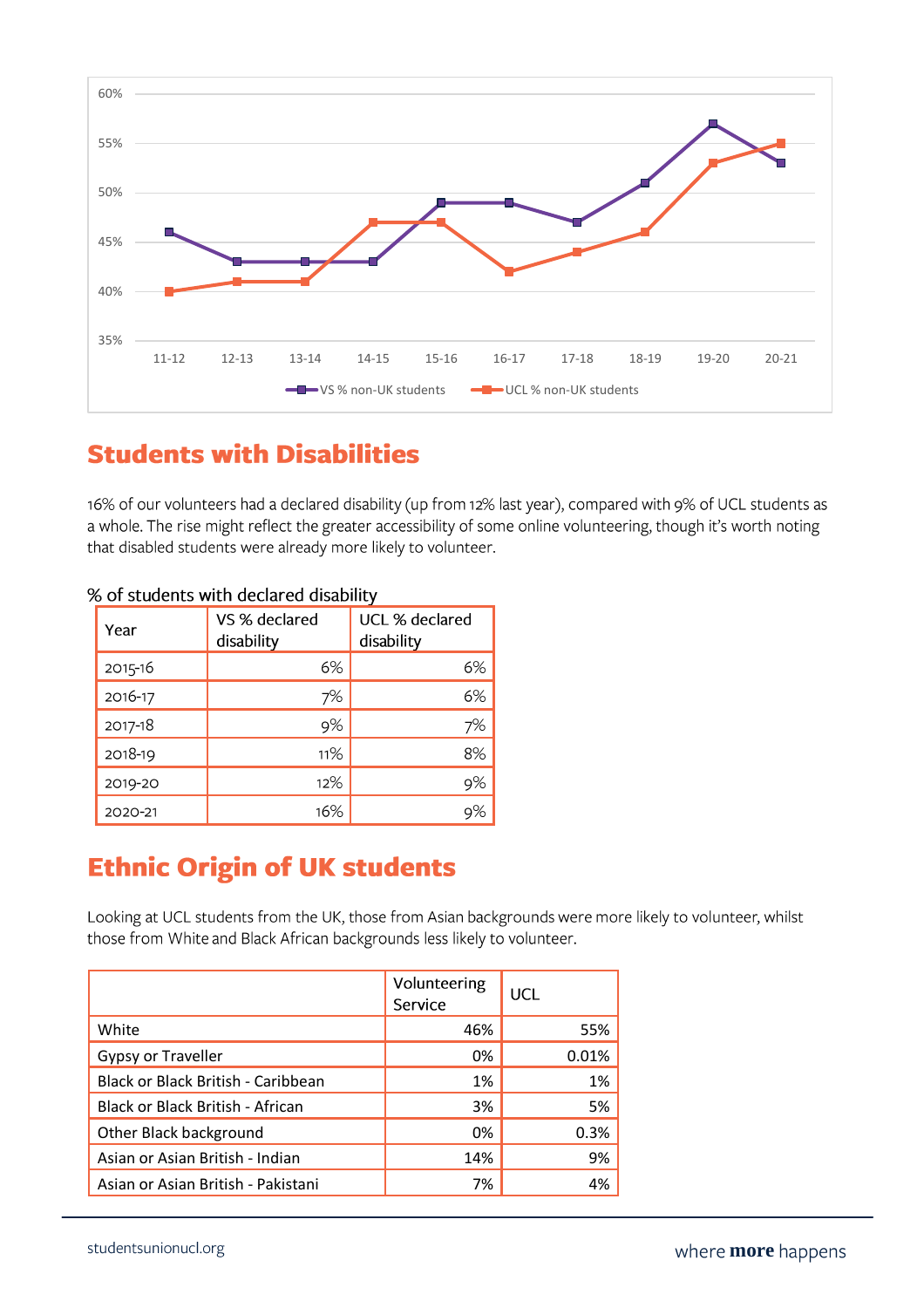|                                      | Volunteering<br>Service | UCL |
|--------------------------------------|-------------------------|-----|
| Asian or Asian British - Bangladeshi | 4%                      | 3%  |
| Chinese                              | 5%                      | 4%  |
| Other Asian background               | 6%                      | 5%  |
| Mixed - White and Black Caribbean    | 0%                      | 1%  |
| Mixed - White and Black African      | 1%                      | 1%  |
| Mixed - White and Asian              | 4%                      | 3%  |
| Other mixed background               | 3%                      | 3%  |
| Arab                                 | 1%                      | 2%  |
| Other ethnic background              | 3%                      | 2%  |
| Refused / Not known                  | 3%                      | 2%  |

## **Ethnic Origin of Non-UK students**

Historically, volunteering has been popular with international students of Chinese origin. In20/21, their numbers dropped substantially - from 460 to 184, or from 42% of international student volunteers to 29%. It's unclear why we saw such a big drop, though it seems likely that it's related to factors around COVID.

International students of Indian origin remained keen volunteers. Unlike in previous years, international students of white origin were more likely to volunteer. It's unclear why we saw this change, though it may be that, with fewer Chinese students, the proportions of the other groups naturally have to increase.

|                                           | Volunteering<br>Service | <b>UCL</b> |
|-------------------------------------------|-------------------------|------------|
| White                                     | 35%                     | 26%        |
| <b>Gypsy or Traveller</b>                 | 0%                      | 0.01%      |
| <b>Black or Black British - Caribbean</b> | 0%                      | 0%         |
| Black or Black British - African          | 1%                      | 1%         |
| Other Black background                    | 0%                      | 0.2%       |
| Asian or Asian British - Indian           | 9%                      | 3%         |
| Asian or Asian British - Pakistani        | 2%                      | 1%         |
| Asian or Asian British - Bangladeshi      | 0%                      | 0.2%       |
| Chinese                                   | 29%                     | 53%        |
| Other Asian background                    | 11%                     | 7%         |
| Mixed - White and Black Caribbean         | 0%                      | 0.1%       |
| Mixed - White and Black African           | 0%                      | 0.2%       |
| Mixed - White and Asian                   | 2%                      | 1%         |
| Other mixed background                    | 3%                      | 2%         |
| Arab                                      | 2%                      | 3%         |
| Other ethnic background                   | 2%                      | 1%         |
| Refused / Not known                       | 3%                      | 2%         |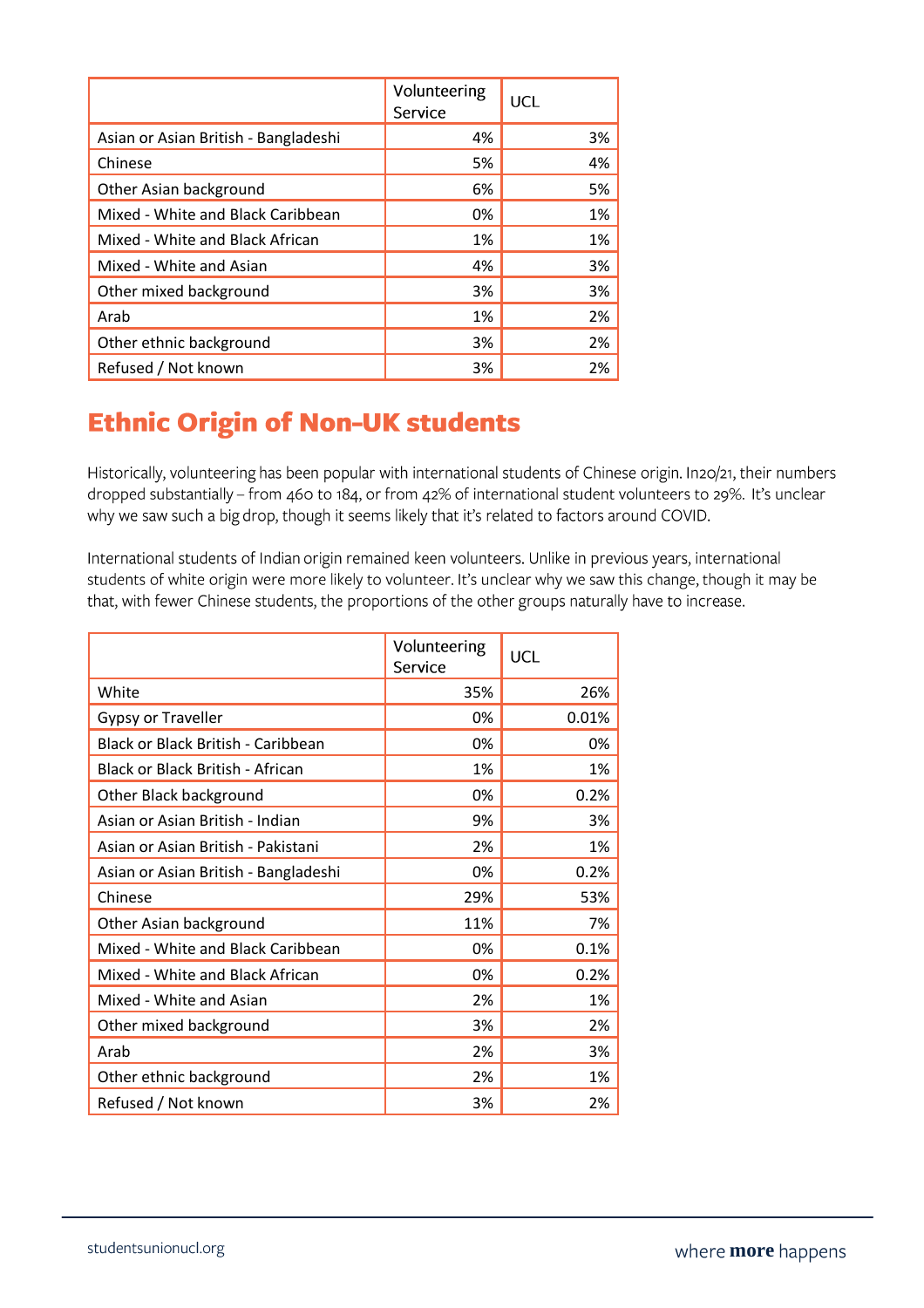### **POLAR 4 Data**

The Participation of Local Areas (POLAR) classification looks at how likely young people are to participate in higher education across the UK based on their address. The most recent version of the classification is POLAR4.

POLAR classifies local areas into five groups - or quintiles. If your home address is in quintile 1, you come from an area where young people are least likely to go into higher education. Conversely, if your home address is in quintile 5, you come from an area where young people are most likely to go into higher education. Thus, the POLAR methodology is one way of measuring relative disadvantage of those entering higher education.

It's important to note that POLAR only relates to undergraduate students with UK home addresses.

|                      | POLAR 4 Quintile<br>1 = from lowest participation neighbourhoods<br>5 = from highest participation neighbourhoods |  |  |  |  |  |
|----------------------|-------------------------------------------------------------------------------------------------------------------|--|--|--|--|--|
|                      |                                                                                                                   |  |  |  |  |  |
| Volunteering Service | 2%<br>14%<br>6%<br>25%                                                                                            |  |  |  |  |  |
| UCL                  | 12%<br>52%<br>4%<br>6%<br>26%                                                                                     |  |  |  |  |  |

This is another change from our usual trends - in previous year's students from the first 3 quartiles (i.e. students from lower participation neighbourhoods) were more likely to volunteer For 20/21, the representation is more evenly spread, with students from quartile 1 now less likely to volunteer.

### **Volunteer numbers by faculty**

Again, the effects of COVID impacted long standing trends when looking at participation at faculty level usually Laws, Life Sciences and Medical Sciences have highest participation rates. Whilst these are all above average, Arts & Humanities showed the highest levels as it had the smallest decline in volunteer numbers compared to the previous year.

| <b>Faculty</b>               | <b>Total VS</b><br><b>Volunteers</b> | % of students<br>who volunteer | $%$ of<br>undergraduates<br>who volunteer | % change in<br>volunteers from<br>19/20 |
|------------------------------|--------------------------------------|--------------------------------|-------------------------------------------|-----------------------------------------|
| Arts & Humanities            | 172                                  | 5%                             | 6%                                        | $-15%$                                  |
| Laws                         | 54                                   | 5%                             | 7%                                        | $-40%$                                  |
| <b>Medical Sciences</b>      | 169                                  | 4%                             | 7%                                        | $-43%$                                  |
| Population & Health Sciences | 68                                   | 4%                             | 13%                                       | $-31%$                                  |
| Social & Historical Sciences | 218                                  | 4%                             | 5%                                        | $-21%$                                  |
| Life Sciences                | 125                                  | 3%                             | 5%                                        | $-40%$                                  |
| <b>UCL Total</b>             | 1246                                 | 3%                             | 4%                                        | $-39%$                                  |
| <b>Brain Sciences</b>        | 74                                   | 2%                             | 5%                                        | $-35%$                                  |
| Engineering                  | 117                                  | 2%                             | 2%                                        | $-50%$                                  |
| Maths & Physical Sciences    | 86                                   | 2%                             | 2%                                        | $-54%$                                  |
| <b>Built Environment</b>     | 48                                   | 1%                             | 1%                                        | $-25%$                                  |
| Inst of Education            | 100                                  | 1%                             | 4%                                        | $-55%$                                  |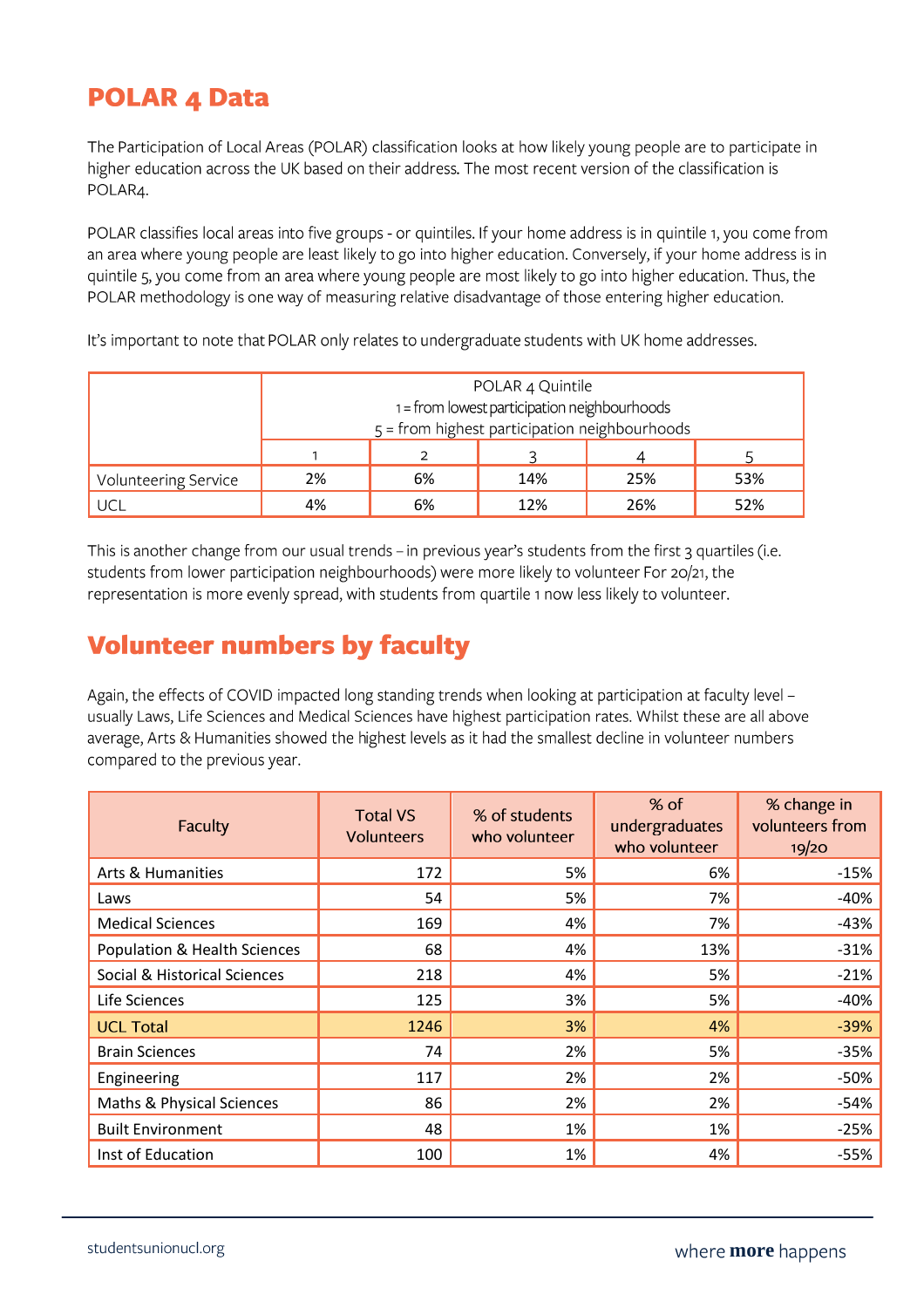### **Volunteer numbers by department**

Looking at absolute numbers of volunteers, half came from twelve departments:

- UCL Medical School
- Division of Biosciences
- Division of Psychology and Language Sciences •
- Laws
- Arts and Sciences BASc
- Political Science •
- European and International Social and Political Studies
- Economics •
- History
- School of European Languages, Culture and Society
- Geography
- Education, Practice and Society •

Of these, all but 4 had been in last year's list of top recruiters. Our top recruiting departments - in absolute numbers - are generally very consistent. The Medical School, Biosciences, PALS, and Laws have been in the top recruiting departments every year since at least 2014-15, with most of the others having appeared in the list at least once. The exceptions to this are Political Science and European and International Social and Political Studies who make a first appearance here.

| Faculty    | Department                                                        | <b>Total VS</b><br>Volunteers | % of students<br>who volunteer | % of undergraduates<br>who volunteer |
|------------|-------------------------------------------------------------------|-------------------------------|--------------------------------|--------------------------------------|
| PHS        | UCL Elizabeth Garrett Anderson Institute<br>for Women's Health    | 15                            | 12%                            | 38%                                  |
| <b>ART</b> | European and International Social and<br><b>Political Studies</b> | 42                            | 11%                            | 11%                                  |
| <b>ART</b> | <b>Arts and Sciences BASc</b>                                     | 49                            | 10%                            | 9%                                   |
| <b>MDS</b> | Division of Infection and Immunity                                | 10                            | 8%                             | 16%                                  |
| PHS        | Institute of Epidemiology and Health Care                         | 20                            | 6%                             | 8%                                   |
| <b>ART</b> | English Language and Literature                                   | 26                            | 6%                             | 6%                                   |
| <b>MAP</b> | <b>Natural Sciences</b>                                           | 24                            | 6%                             | 6%                                   |
| PHS        | Institute for Global Health                                       | 16                            | 6%                             | 9%                                   |
| <b>SHS</b> | Institute of the Americas                                         | 11                            | 6%                             | 6%                                   |
| <b>MDS</b> | <b>UCL Medical School</b>                                         | 109                           | 6%                             | 6%                                   |
| <b>SHS</b> | Institute of Archaeology                                          | 24                            | 5%                             | 9%                                   |
| <b>IOE</b> | Centre for Languages and International<br>Education               | 9                             | 5%                             | 5%                                   |
| <b>SHS</b> | History                                                           | 41                            | 5%                             | 5%                                   |
| LIF        | <b>Division of Biosciences</b>                                    | 97                            | 5%                             | 6%                                   |
| <b>LAW</b> | Laws                                                              | 54                            | 5%                             | 7%                                   |
| <b>MDS</b> | Division of Medicine                                              | 27                            | 5%                             | 10%                                  |
| <b>ART</b> | School of European Languages, Culture<br>and Society              | 32                            | 4%                             | 4%                                   |
| <b>SHS</b> | Geography                                                         | 29                            | 4%                             | 5%                                   |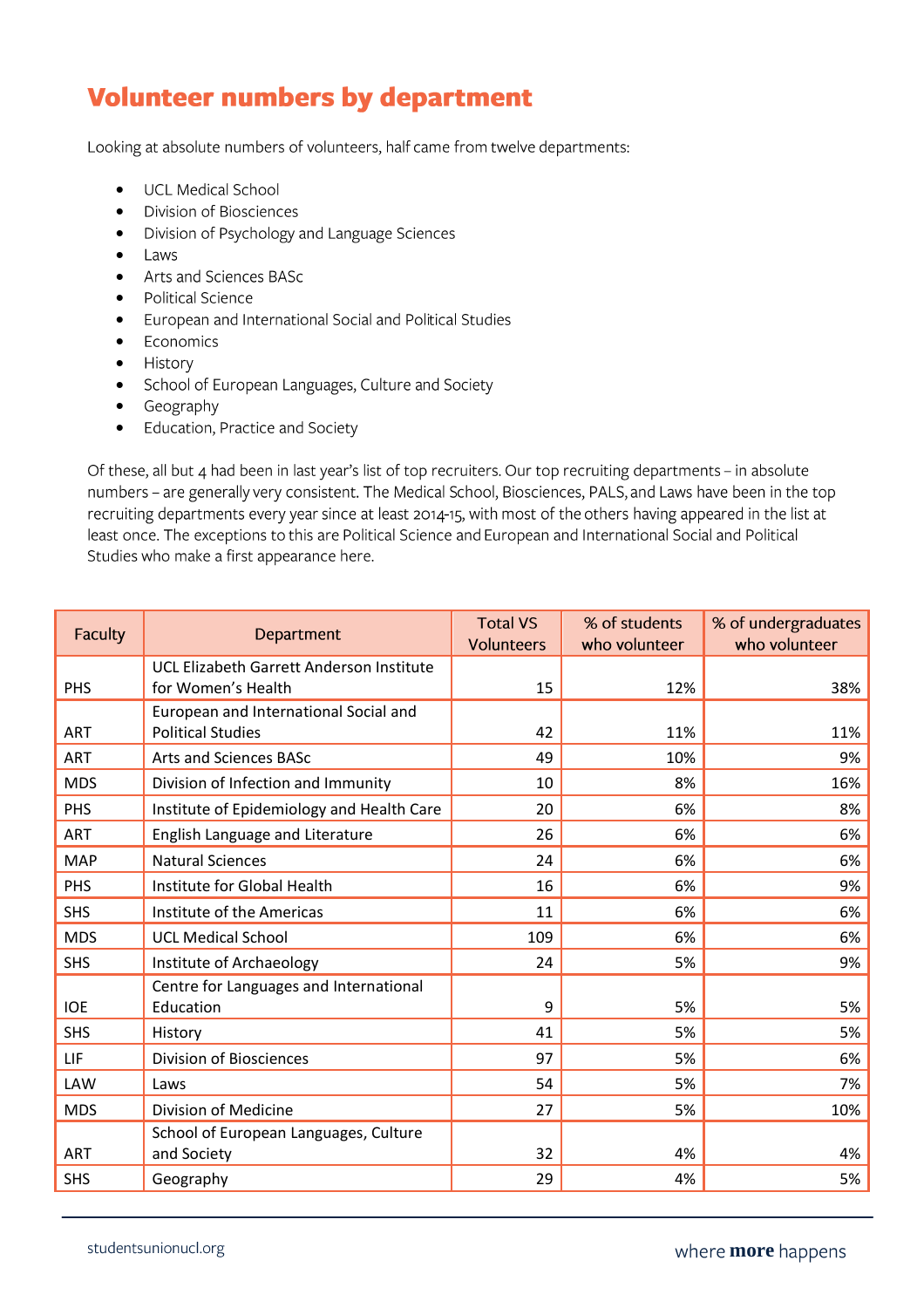| <b>Faculty</b> | Department                                                   | <b>Total VS</b>   | % of students | % of undergraduates |
|----------------|--------------------------------------------------------------|-------------------|---------------|---------------------|
|                |                                                              | <b>Volunteers</b> | who volunteer | who volunteer       |
| <b>SHS</b>     | <b>Political Science</b>                                     | 44                | 4%            | 5%                  |
| <b>IOE</b>     | Social Science                                               | 23                | 4%            | 4%                  |
| <b>ENG</b>     | <b>Medical Physics and Biomedical</b><br>Engineering         | 15                | 4%            | 7%                  |
| PHS            | Institute of Cardiovascular Science                          | 4                 | 3%            | 5%                  |
| <b>SHS</b>     | Anthropology                                                 | 21                | 3%            | 5%                  |
| <b>SHS</b>     | Economics                                                    | 42                | 3%            | 4%                  |
| PHS            | UCL GOS Institute of Child Health                            | 12                | 3%            | 22%                 |
| <b>MDS</b>     | Division of Surgery and Interventional<br>Science            | 16                | 3%            | 9%                  |
| <b>MDS</b>     | Cancer Institute                                             | 6                 | 3%            | 5%                  |
| <b>IOE</b>     | <b>Education, Practice and Society</b>                       | 28                | 3%            | 3%                  |
|                | <b>UCL Total</b>                                             | 1246              | 3%            | 4%                  |
|                | Division of Psychology and Language                          |                   |               |                     |
| <b>BRN</b>     | Sciences                                                     | 64                | 3%            | 5%                  |
| <b>SHS</b>     | History of Art                                               | 6                 | 2%            | 3%                  |
| <b>ENG</b>     | <b>Chemical Engineering</b>                                  | 15                | 2%            | 3%                  |
| <b>ENG</b>     | <b>Biochemical Engineering</b>                               | 7                 | 2%            | 3%                  |
| ART            | Philosophy                                                   | 7                 | 2%            | 3%                  |
| <b>ENG</b>     | Science, Technology, Engineering and<br><b>Public Policy</b> | $\overline{2}$    | 2%            | No undergrads       |
| <b>ENG</b>     | <b>Mechanical Engineering</b>                                | 22                | 2%            | 3%                  |
| <b>IOE</b>     | <b>UCL Institute of Education</b>                            | $\mathbf{1}$      | 2%            | No undergrads       |
| <b>IOE</b>     | Psychology and Human Development                             | 17                | 2%            | 5%                  |
|                | Centre for Multidisciplinary and                             |                   |               |                     |
| <b>ART</b>     | Intercultural Inquiry                                        | 8                 | 2%            | No undergrads       |
| <b>ART</b>     | <b>Hebrew and Jewish Studies</b>                             | 1                 | 2%            | 0%                  |
|                | Institute for Innovation and Public                          |                   |               |                     |
| <b>BEN</b>     | Purpose<br>Civil, Environmental and Geomatic                 | $\mathbf{1}$      | 2%            | No undergrads       |
| <b>ENG</b>     | Engineering                                                  | 12                | 2%            | 3%                  |
| <b>BEN</b>     | Bartlett School of Environment, Energy<br>and Resources      | 10                | 2%            | No undergrads       |
| <b>BEN</b>     | Development Planning Unit                                    | 6                 | 2%            | No undergrads       |
| <b>MAP</b>     | Chemistry                                                    | 16                | 2%            | 2%                  |
| <b>BEN</b>     | <b>Centre for Advanced Spatial Analysis</b>                  | 3                 | 2%            | No undergrads       |
| <b>BRN</b>     | UCL Queen Square Institute of Neurology                      | $\overline{7}$    | 2%            | No undergrads       |
| LIF            | <b>School of Pharmacy</b>                                    | 28                | 2%            | 3%                  |
| <b>MAP</b>     | <b>Statistical Science</b>                                   | 10                | 1%            | 2%                  |
| <b>BEN</b>     | <b>Bartlett School of Planning</b>                           | 10                | 1%            | 2%                  |
| <b>MAP</b>     | <b>Science and Technology Studies</b>                        | 3                 | 1%            | 3%                  |
|                | SSEES - School of Slavonic and East                          |                   |               |                     |
| <b>SES</b>     | <b>European Studies</b>                                      | 15                | 1%            | 1%                  |
| <b>ENG</b>     | Security and Crime Science                                   | 4                 | 1%            | 2%                  |